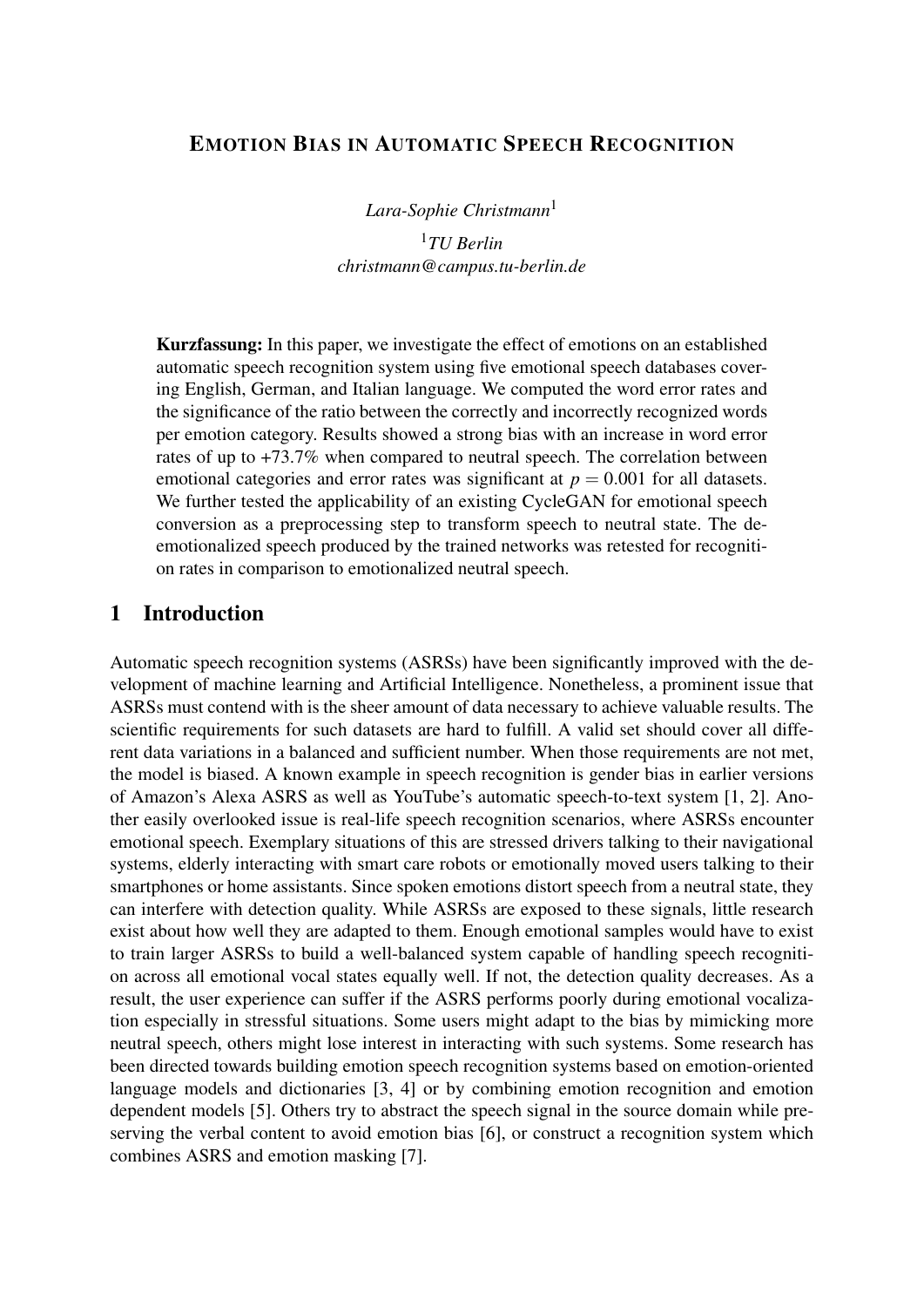### 2 Bias in Automatic Speech Recognition

The existence of bias is a recurring topic in ASRS research. One of the first discovered biases in ASRS was a gender bias against female speakers. In 2017, Tatman and Kasten [\[8\]](#page-6-7) conducted a study on Youtube's automatic captions for female and male speakers using five different English dialects. The data was from the accent tag challenge, where speakers annotated their language background on their videos. By filtering Youtube content for these tagged videos the researchers created their own dataset resulting in eight speakers from California, Georgia, New England, New Zealand, and Scotland. The suggested captions from Youtube were then checked by a phonetically trained expert for each dialect. The study evaluation showed that the word error rate (WER) differences across all English dialects were biased against women. Furthermore, a regional bias against the Scottish speakers yielded a significant WER increase. The researchers additionally showed a correlation between dialect and gender, where discrepancies were worse for New Zealand and New-England based speakers.

In 2020, Koenecke et al. proved a racial bias against black speakers. In their paper [\[9\]](#page-6-8) they tested white and black speaker recordings on Amazon, Apple, Google, IBM and Microsoft's ASRS and found substantial proof of bias. The data basis were two new corpora of conversational recordings, the Corpus of Regional African American Language (CORAAL) [\[10\]](#page-6-9) and the Voices of California (VOC) [\[11\]](#page-6-10) database. The CORAAL contains sociolinguistic interviews with a multitude of speakers from black communities speaking African American vernacular English (AAVE), which is a term describing the ethnolect spoken by African American urban communities in the United States and parts of Canada. The VOC contains interviews conducted with people across the state of California within a dyadic setting of interviewer and interviewee. For the bias study a subset of the VOC containing only the interviewee snippets was compiled. Finally, the study compared the WERs for white and black speakers across all five tested ASR-Ss and the average WER per category. The results clearly showed a rise in detection errors for black speakers with rates being approximately twice as high than for white speakers. The aggregated WER across the ASRS for black speakers was 0.35 while it was only 0.19 for white speakers.

Kostoulas et al. evaluted the performance of the open-source smart-home ASRS dialogue system Sphinx III on emotional speech. They used an acoustic model based on the Wall Street Journal database and compared WERs of the Speech and Transcripts database. The database contains fourteen emotional categories and 'Neutral'. The researchers showed that the 'Neutral' category yielded the lowest WER and suggested using an emotion adaptive ASRS to increase robustness [\[12\]](#page-7-0).

## 3 Automatic Speech Recognition Evaluation of Emotional Speech

Even though established ASRSs have been known to be biased few research has been conducted on the performance of those systems on emotional data. Most research has been concerned with constructing own systems instead of evaluating established models. In the following, we explore the affect of emotional speech on the Google Cloud Speech-to-Text API [\[13\]](#page-7-1).

#### 3.1 Experiment Setup

To test whether emotions affect the detection quality we constructed the following test scenario: We chose five different emotional speech datasets, EmoDB [\[14\]](#page-7-2), RAVDESS [\[15\]](#page-7-3), CREMA-D [\[16\]](#page-7-4), EmoV-DB [\[17\]](#page-7-5) and Emovo [\[18\]](#page-7-6) covering German, English and Italian language and evaluated each emotion category within each set for its performance. All datasets contain acted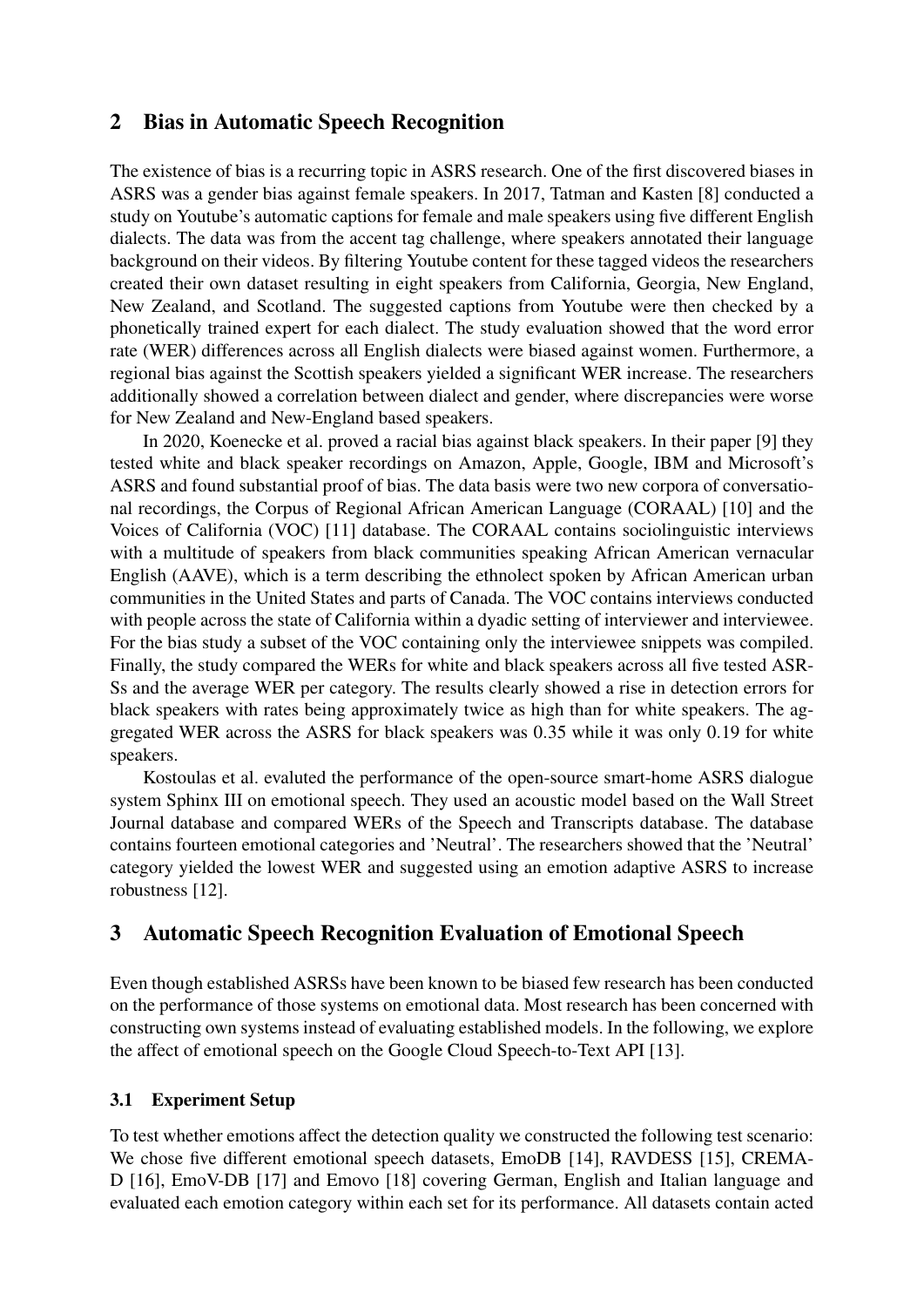speech recorded in a studio. Dimensional factors such as intensity were not considered. We decided to thoroughly test the ASRS on a multitude of databases to exclude verbal content dependency of the results. We split the data by emotion category and created lookup files with lists of file identification strings and the recorded sentence. Next, each speech file from an emotion was processed by the Google service. Except for the language code of the dataset, no further adjustments were made to the API requests. All returned strings of a category were stored. In parallel, we build a reference string using the file identifiers to extract the original content of the speech from the lookup files. If an unrecognized error occurred, the sentence was flagged but not included. The Levenshtein distance was used to compute the number of insertions, deletions and replacements and the WER based on these strings. When applied at the word level, it counts the errors per category by finding the minimum path between the sentences [\[19\]](#page-7-7). Next, we constructed contingency tables for each dataset over all counted words by the algorithm for the discrete variables emotion categories and word categories. Word category has two possible values: 'error' or 'correct'. Since deletion errors and partially insertion errors yielded low absolute sums all three errors were pooled into the 'error' word category. Then,  $\chi^2$  was computed for all contingency tables to perform a Pearson's  $\chi^2$  test to examine the independence for the discrete distributions of word categories and emotion. We formulated the nullhypothesis: Emotion category and word category ('error' and 'correct') are independent variables. The alternate hypothesis was: Emotion and word category are dependent on each other.

#### 3.2 Results

The WERs of emotion categories within datasets (compare Tables [1](#page-2-0) to [8\)](#page-5-0) show that emotion categories performed siginificantly worse than 'Neutral'. This finding was confirmed by the  $\chi^2$ test which proved dependency between the word categories and emotions. The null hypothesis can be rejected at a significance level of  $p = 0.001$ , since, for all databases under consideration,  $p < 0.0001$  (compare Table [9\)](#page-5-1). Since for some emotions noticeably low WERs occurred, partitioned  $\chi^2$  was performed in a next step. This should test whether significance holds for single emotion categories with a WER difference below 5% in comparison to 'Neutral'. At first, EmoDB's categories 'Disgust' and 'Sad' were under observation. Each one was tested solitarily against 'Neutral'. Here, the results did not indicate significance. Secondly, for CREMA-D, 'Anger' was tested against 'Neutral' and confirmed significance at  $p = 0.001$ . Thirdly, for Emovo 'Disgust' did not prove significance against 'Neutral'. Lastly, for EmoV-DB, all categories affirm strong significance even for WERs below 5% difference.

|         | <b>Correct</b> | <b>Substitution</b> | <b>Insertion</b> | <b>Deletion</b> | <b>WER</b> | <b>Diff</b> |
|---------|----------------|---------------------|------------------|-----------------|------------|-------------|
| Happy   | 629            | 45                  | 17               | $\overline{2}$  | $9.5 \%$   | $+5.5\%$    |
| Fear    | 550            | 78                  | 42               | $\theta$        | 19.1 $%$   | $+15.1%$    |
| Disgust | 407            | 23                  | 2                | $\overline{2}$  | 6.2 $%$    | $+2.2\%$    |
| Sad     | 600            | 21                  | 10               | $\theta$        | $5\%$      | $+1\%$      |
| Anger   | 1107           | 96                  | 39               | 3               | 11.4 $%$   | $+7.4%$     |
| Bore    | 711            | 57                  | 31               |                 | 11.6 $%$   | $+7.6%$     |
| Neutral | 731            | 25                  |                  | $\theta$        | $4\%$      |             |

<span id="page-2-0"></span>Tabelle 1 – Distribution of errors for EmoDB.

In conclusion, significance was confirmed for all contingency tables at set level. For smaller WER differences, significance could not be found within the German dataset EmoDB for 'Disgust' and 'Sad' when tested singularly against 'Neutral'. For Emovo significance could not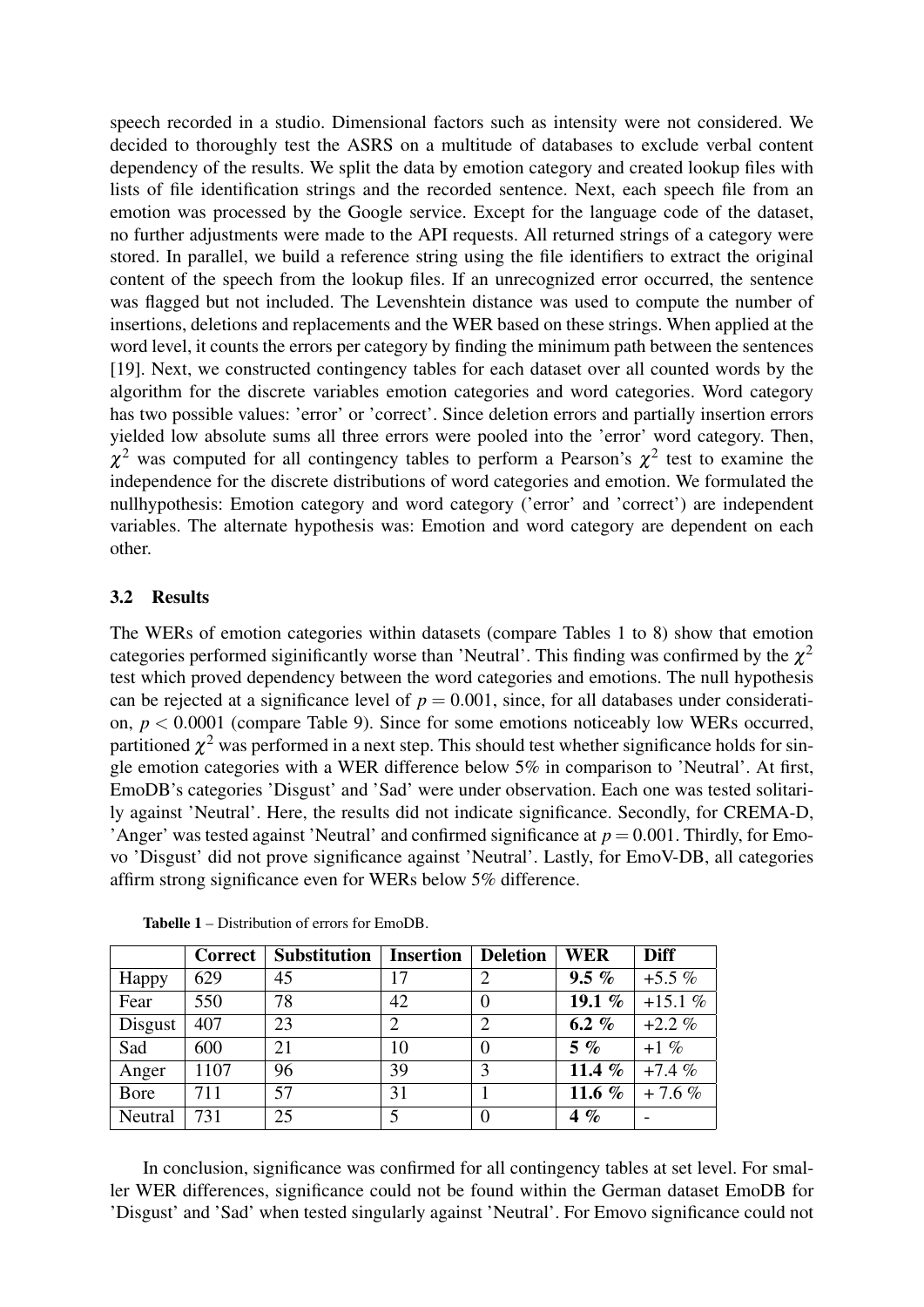|          | <b>Correct</b> | <b>Substitution</b> | <b>Insertion</b> | <b>Deletion</b> | <b>WER</b>      | <b>Diff</b> |
|----------|----------------|---------------------|------------------|-----------------|-----------------|-------------|
| Happy    | 942            | 102                 | 102              |                 | 19.6 $%$        | $+16.6%$    |
| Fear     | 848            | 122                 | 182              | 55(54)          | 35 % (31.4 %)   | $+32.0%$    |
| Disgust  | 933            | 92                  | 121              | 14(12)          | 21.9 % (20.9 %) | 18.9%       |
| Sad      | 920            | 117                 | 115              | 13(1)           | 23.3 % (22.4 %) | $+20.3%$    |
| Anger    | 1039           | 50                  | 63               |                 | 10.50 $%$       | $+7.5\%$    |
| Calm     | 1046           | 67                  | 39               | $\Omega$        | $9.5\%$         | $+6.5\%$    |
| Surprise | 941            | 98                  | 113              |                 | $20.4\%$        | $+17.4%$    |
| Neutral  | 559            | 12                  | 5                | $\overline{0}$  | 3.0 $%$         |             |

Tabelle 2 – Distribution of errors for RAVDESS. Numbers in brackets do not consider completely unrecognized sentences.

Tabelle 3 – Distribution of errors for CREMA-D. Numbers in brackets do not consider completely unrecognized sentences.

|         | Correct | <b>Substitution</b> | <b>Insertion</b> | <b>Deletion</b> | <b>WER</b>        | <b>Diff</b> |
|---------|---------|---------------------|------------------|-----------------|-------------------|-------------|
| Happy   | 4265    | 816                 | 1542             | 536(11)         | 51.5 % $(46.5\%)$ | $+34.7%$    |
| Fear    | 3566    | 926                 | 2131             | 964(9)          | 73.7 % $(68.1\%)$ | $+56.9%$    |
| Disgust | 3652    | 852                 | 2119             | 1020(8)         | 72.2 % (66 %)     | $+55.4%$    |
| Sad     | 3530    | 845                 | 2248             | 1204(5)         | 77 % $(70.7\%)$   | $+60.2\%$   |
| Anger   | 5387    | 654                 | 582              | 74 (14)         | 21.4 % $(20.6\%)$ | $+4.6\%$    |
| Neutral | 5244    | 359                 | 463              | 145(3)          | 16.8 % (14.7 %)   |             |

be shown for the category 'Disgust' against 'Neutral'.

## 4 Experimental Bias Removal via a Generative Adversarial Network

Emotion in speech can also be seen as a distortion that functions as noise. Improving noise conditions for speech detection is an ongoing and important research task. However, in the case of emotions, the noise is embedded within the voice itself and therefore can not be removed easily with classic methods of signal processing. State-of-the-art Artificial Intelligence offers new approaches to de-emotionalize speech.

In the past years, GANs have been a major research trend. Common areas of interest are image or video manipulation such as style transfer [\[20\]](#page-7-8) or image denoising [\[21\]](#page-7-9). Dumpala et al. used GANs for voice conversion. The authors found that perturbations in speech, either as background noise or introduced by the speaker such as in laughing, degraded ASRS performance. Therefore, they suggested a CycleGAN to reduce perturbations in speech and improve ASRS performance [\[22\]](#page-7-10).

Tabelle 4 – Distribution of errors for Emovo. Numbers in brackets do not consider completely unrecognized sentences.

|          | Correct | <b>Substitution</b> | <b>Insertion</b> | <b>Deletion</b> | <b>WER</b>              | <b>Diff</b> |
|----------|---------|---------------------|------------------|-----------------|-------------------------|-------------|
| Joy      | 458     | 58                  | 36               | 12(2)           | <b>20.1</b> % (18.50 %) | $+9.2\%$    |
| Fear     | 452     | 64                  | 36               | 3               | 19.80 %                 | $+8.9\%$    |
| Disgust  | 496     | 41                  | 15               | 5               | 11.30 %                 | $+0.4\%$    |
| Sad      | 455     | 58                  | 39               | 24(9)           | 20.3%                   | $+9.4%$     |
| Surprise | 465     | 49                  | 38               | 12(1)           | 18.8 $\%$ (17.1 $\%$ )  | $+7.9%$     |
| Anger    | 462     | 59                  | 31               | $\theta$        | 17.3 $%$                | $+6.4%$     |
| Neutral  | 495     | 42                  | 15               | 2               | 10.9 $%$                |             |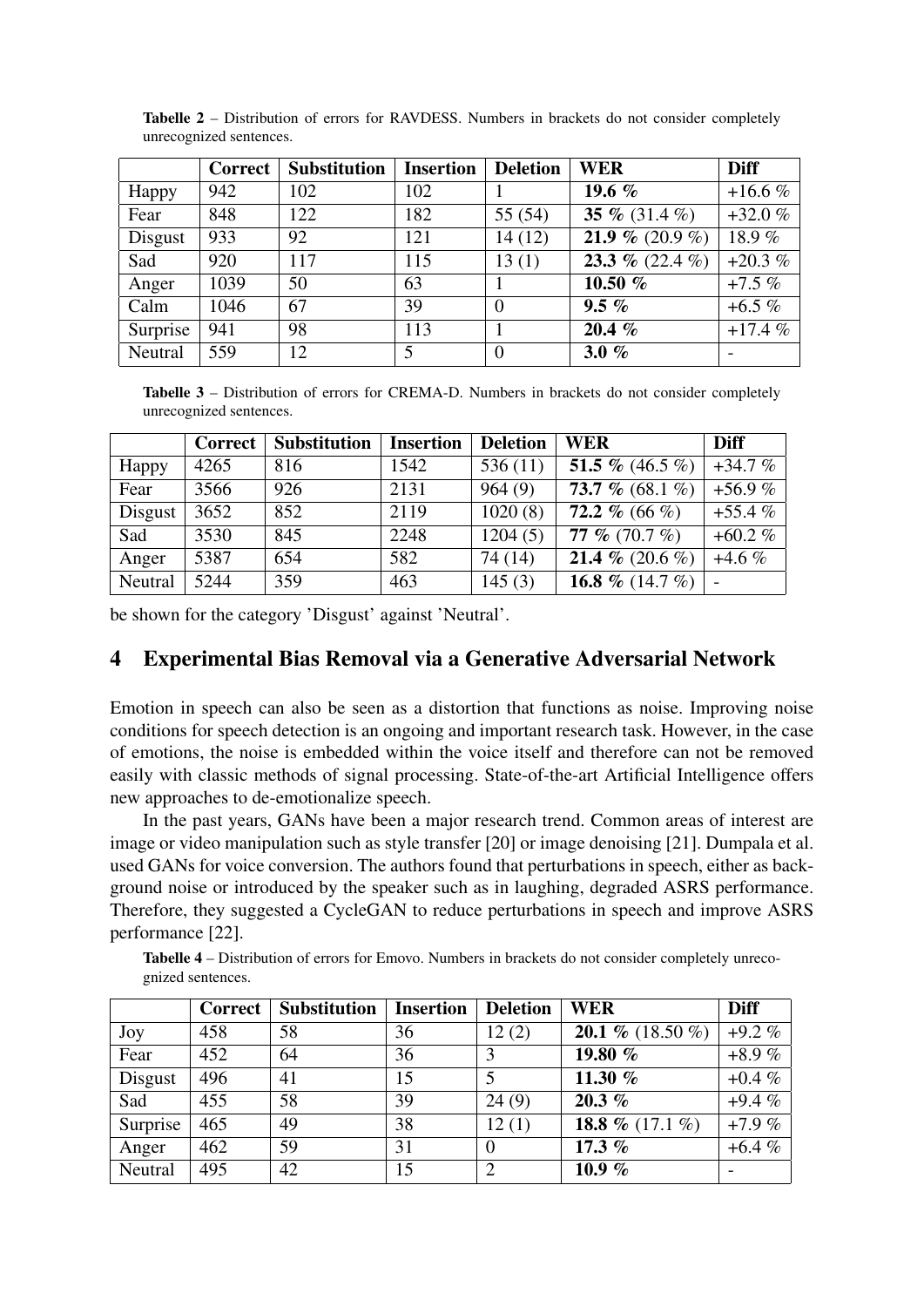|           | Correct | <b>Substitution</b> | <b>Insertion</b> | <b>Deletion</b> | <b>WER</b>        | <b>Diff</b> |
|-----------|---------|---------------------|------------------|-----------------|-------------------|-------------|
| Amused    | 1355    | 391                 | 232              | 28(24)          | 36.7 % (36.6 %)   | $+18.8\%$   |
| Angry     | 3295    | 752                 | 328              | 59              | $27.7\%$          | $+9.8\%$    |
| Disgusted | 1368    | 267                 | 75               | 19              | 21.8 $%$          | $+3.9\%$    |
| Sleepy    | 3070    | 812                 | 235              | 60              | 28.1 $%$          | $+10.2 \%$  |
| Neutral   | 3094    | 480                 | 110              | 60(49)          | 17.9 % $(17.6\%)$ |             |

Tabelle 5 – Distribution of errors for EmoV-DB for speaker Jenie. Numbers in brackets do not consider completely unrecognized sentences.

Tabelle 6 – Distribution of errors for EmoV-DB for speaker Bea. Numbers in brackets do not consider completely unrecognized sentences.

|           | <b>Correct</b> | <b>Substitution</b> | <b>Insertion</b> | <b>Deletion</b> | <b>WER</b>      | <b>Diff</b> |
|-----------|----------------|---------------------|------------------|-----------------|-----------------|-------------|
| Amused    | 1676           | 651                 | 338              | 39              | 43.4 $%$        | $+19.4%$    |
| Angry     | 1852           | 651                 | 238              | 50              | 36.8 $%$        | $+12.8%$    |
| Disgusted | 2221           | 545                 | 207              | 47              | 28.4 %          | $+4.4%$     |
| Sleepy    | 2973           | 1015                | 408              | (60)<br>71      | 36.8 % (36.6 %) | $+12.8%$    |
| Neutral   | 2495           | 551                 | 136              | 58              | $24 \%$         |             |

#### 4.1 Emotional Voice Conversion

The CycleGAN architecture has its advantages in domains with sparse or unpaired datasets. In 2020, Zhou et al. presented a CycleGAN for spectrum and prosody conversion of emotional speech. Their architecture has two separate sub-CycleGANs, one for converting mel-cepstral coefficients (MCEPs) for spectrum conversion and the other for prosody conversion of the fundamental frequency F0. The prosody CycleGAN is an extension of the basic architecture, which means that emotional voice conversion can be achieved by only training the spectrum conversion [\[23\]](#page-7-11). The basis for this model was first presented by Lei Mao on Github and later adopted by Gao et al. [\[24\]](#page-7-12). Each speech signal is decomposed into F0, its timeaxis, spectral envelope and aperiodicity using WORLD [\[25\]](#page-7-13). Then, the spectral envelope is encoded using pyworld into a 24-dimensional MCEPs vector. For F0, mean and standard deviation are computed across all training samples. The spectrum CycleGAN is trained on the 24-dimensional MCEPs feature vector. The fundamental frequency of the test signal's pitch is adjusted to the target data by applying logarithm Gaussian normalization. Finally, the time-domain speech signal is reconstructed using the aperiodicity of the input signal, the transformed MCEPs feature vector and the adjusted F0. The WORLD vocoder is capable of resynthesizing speech using these features.

In an exploratory experiment, we tested the CycleGAN's ability to transfer emotional speech to neutral state to test the effects of the de-emotionalized speech on the Google Cloud Speech-to-Text API. We trained a spectrum CycleGAN on EmoV-DB's speaker Jenie for each emotion to 'Neutral'. The data was split in an 80 to 20 ratio into training and testing sets and the hyperparameters remained as suggested by the authors.

Tabelle 7 – Distribution of errors for EmoV-DB for speaker Josh. Numbers in brackets do not consider completely unrecognized sentences.

|         |      | Correct   Substitution | <b>Insertion   Deletion   WER</b> |         |                             | <b>Diff</b> |
|---------|------|------------------------|-----------------------------------|---------|-----------------------------|-------------|
| Amused  | 744  | 859                    | 1087                              | 145(10) | 119.6 % (121.3 %)   +74.7 % |             |
| Sleepy  | 853  | 787                    | 727                               | 54(15)  | <b>92.6</b> % (92.4 %)      | +47.7 %     |
| Neutral | 1642 | 801                    | 271                               | 47(40)  | 44.9 % (44.8 %)             |             |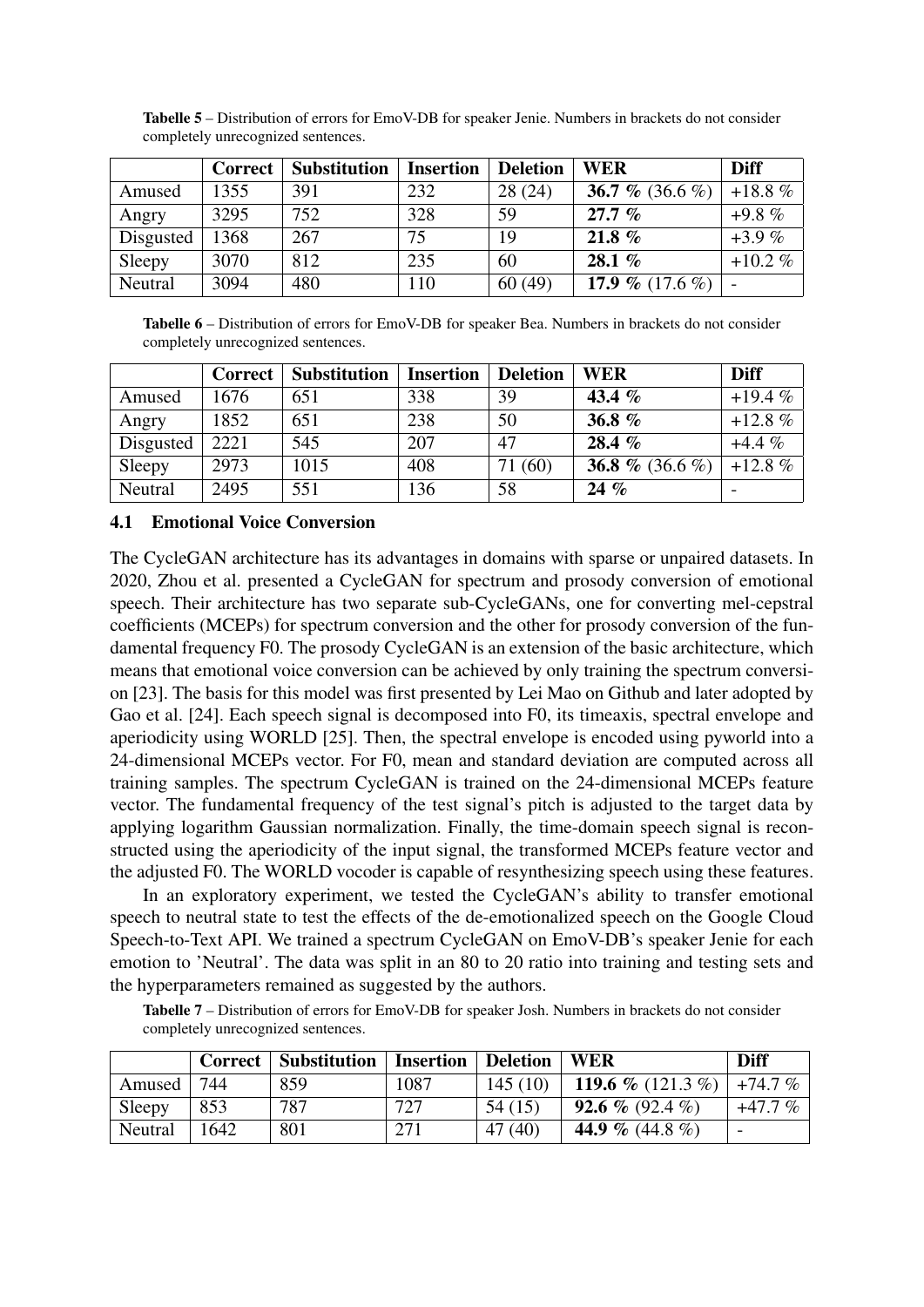|         | Correct | <b>Substitution</b> | <b>Insertion</b> | <b>Deletion</b> | <b>WER</b>        | <b>Diff</b> |
|---------|---------|---------------------|------------------|-----------------|-------------------|-------------|
| Amused  | 1520    | 1441                | 1478             | 125(26)         | 98.6 $%$          | $+58.5%$    |
| Angry   | 2404    | 1293                | 449              | 57              | 47.9 $%$          | $+7.8\%$    |
| Disgust | 2342    | 1270                | 797              | 49 (44)         | 57.8 % $(57.7\%)$ | $+17.7%$    |
| Sleepy  | 1625    | 1519                | 1243             | 41(18)          | 88 % (87.9 %)     | $+47.9%$    |
| Neutral | 2789    | 1216                | 353              | 61              | 40.1 $%$          |             |

<span id="page-5-0"></span>Tabelle 8 – Distribution of errors for EmoV-DB for speaker Sam. Numbers in brackets do not consider completely unrecognized sentences.

<span id="page-5-1"></span>Tabelle 9 – Significance statistics of word category ('error' or 'correct') and emotion.

| <b>Database</b> | <b>Degree of Freedom</b> | $\chi^2$ | $p$ -Value      |
|-----------------|--------------------------|----------|-----------------|
| EmoDB           | 6                        | 261.508  | $\sqrt{0.0001}$ |
| <b>RAVDESS</b>  | 7                        | 330.815  | < 0.0001        |
| <b>CREMA-D</b>  | 5                        | 4420.1   | < 0.0001        |
| Emovo           | 6                        | 39.3065  | < 0.0001        |
| EmoV-DB Jenie   | 4                        | 197.197  | < 0.0001        |
| EmoV-DB Bea     | 4                        | 210.485  | < 0.0001        |
| EmoV-DB Josh    | $\mathfrak{D}$           | 679.851  | < 0.0001        |
| EmoV-DB Sam     | 4                        | 1203.09  | < 0.0001        |

### 4.2 Performance Evaluation

Due to the CycleGAN architecture, we obtained transformations in both directions, namely neutralized emotional speech and emotionalized neutral speech. We used only transformed speech for the evaluation for better comparability and fairness regarding the quality of the produced speech. Both groups of speech were tested on the Google Cloud Speech-to-Text API. The WERs for all transformed signals remained higher than for the original dataset, which was not surprising, since we had little training data and expected some additional quality loss. Still, for the two categories 'Angry' and 'Disgusted', which show low to no additional perturbations such as yawning or laughter (see Table [10\)](#page-5-2), the significance was inverted. The de-emotionalized speech yielded noticeably lower WERs than their emotionalized counterparts.

<span id="page-5-2"></span>Tabelle 10 – Distribution of errors for EmoV-DB's speaker Jenie transformed by the CycleGAN.

|            | Correct | <b>Substitution</b> | <b>Insertion</b> | <b>Deletion</b> | <b>WER</b> | <b>Diff</b> |
|------------|---------|---------------------|------------------|-----------------|------------|-------------|
| Ang to Neu | 590     | 187                 | 69               | 9               | 33.7%      |             |
| Neu to Ang | 411     | 195                 | 130              | 9               | 54.3%      | $+20.6%$    |
| Dis to Neu | 269     | 57                  | 17               | 4               | 23.6 %     |             |
| Neu to Dis | 520     | 154                 | 62               | 10              | 33%        | $+9.4%$     |
| Sle to Neu | 518     | 202                 | 111              | 14              | 44.6 %     | $+7%$       |
| Neu to Sle | 493     | 179                 | 64               | 15              | 37.6%      |             |
| Amu to Neu | 255     | 78                  | 68               | $\overline{2}$  | 44.2%      | $+2.5\%$    |
| Neu to Amu | 468     | 188                 | 80               | 9               | 41.7%      |             |

# 5 Conclusion

The WER distributions of the five databases under consideration show that the Google Cloud Speech-to-Text API performs worse for all emotional categories in comparison to neutral speech.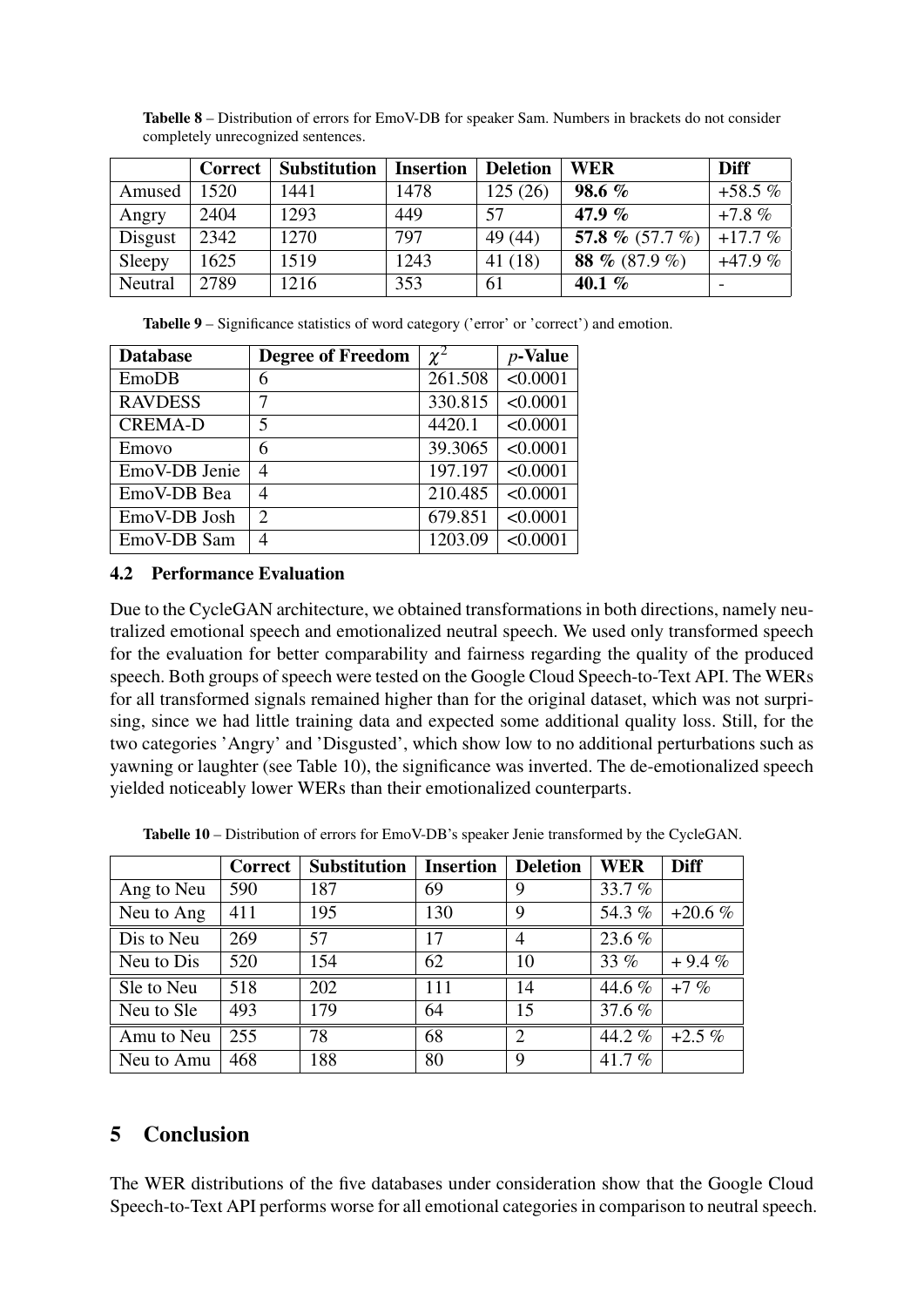The Pearson's  $\chi^2$  test strongly supports the evidence that emotions and detection rates are dependent across all datasets with a few database dependent category exceptions. Thus, emotions do affect ASRS performance to a significant degree here, which confirms an emotion bias. Further research must be conducted to see if these results generalize to other large ASRSs and less controlled experiment setups, such as unacted emotional speech.

We further explored an emotion transfer CycleGAN to remove the bias before forwarding the speech to the Google Cloud Speech-to-Text API. The results indicated potential for the CycleGAN as a preprocessing step to improve robustness, but further experiments are needed. Finding a fitting database was a major issue for this task, which had a strong impact on the results. WERs of the transformed speech remained higher per emotion category than the original data.

## Literatur

- <span id="page-6-0"></span>[1] DIZON, G.: *Evaluating intelligent personal assistants for l2 listening and speaking development. Language Learning & Technology*, 24(1), 2020.
- <span id="page-6-1"></span>[2] TATMAN, R.: *Gender and dialect bias in youtube's automatic captions*. In *Proceedings of the First ACL Workshop on Ethics in Natural Language Processing*, S. 53–59. 2017.
- <span id="page-6-2"></span>[3] ATHANASELIS, T., S. BAKAMIDIS, I. DOLOGLOU, R. COWIE, E. DOUGLAS-COWIE, und C. COX: *Asr for emotional speech: clarifying the issues and enhancing performance*. *Neural Networks*, 18(4), S. 437–444, 2005.
- <span id="page-6-3"></span>[4] ATHANASELIS, T., S. BAKAMIDIS, und I. DOLOGLOU: *Recognising verbal content of emotionally coloured speech*. In *2006 14th European Signal Processing Conference*, S. 1–4. IEEE, 2006.
- <span id="page-6-4"></span>[5] SCHULLER, B., J. STADERMANN, und G. RIGOLL: *Affect-robust speech recognition by dynamic emotional adaptation*. In *Proc. Speech Prosody 2006, Dresden*. 2006.
- <span id="page-6-5"></span>[6] MUKAIHARA, K., S. SAKTI, und S. NAKAMURA: *Recognizing emotionally coloured dialogue speech using speaker-adapted dnn-cnn bottleneck features*. In *International Conference on Speech and Computer*, S. 632–641. Springer, 2017.
- <span id="page-6-6"></span>[7] BASHIRPOUR, M. und M. GERAVANCHIZADEH: *Robust emotional speech recognition based on binaural model and emotional auditory mask in noisy environments*. *EURASIP Journal on Audio, Speech, and Music Processing*, 2018(1), 2018.
- <span id="page-6-7"></span>[8] TATMAN, R. und C. KASTEN: *Effects of talker dialect, gender & race on accuracy of bing speech and youtube automatic captions.* In *INTERSPEECH*, S. 934–938. 2017.
- <span id="page-6-8"></span>[9] KOENECKE, A., A. NAM, E. LAKE, J. NUDELL, M. QUARTEY, Z. MENGESHA, C. TOUPS, J. R. RICKFORD, D. JURAFSKY, und S. GOEL: *Racial disparities in automated speech recognition*. *Proceedings of the National Academy of Sciences*, 117(14), S. 7684–7689, 2020.
- <span id="page-6-9"></span>[10] KENDALL, T. und C. FARRINGTON: *The corpus of regional african american language*. *Version*, 6, 2018.
- <span id="page-6-10"></span>[11] LINGUISTICS, S.: *Voices of california*. 2020. URL [http://web.stanford.edu/dept/](http://web.stanford.edu/dept/linguistics/ VoCal/) [linguistics/VoCal/](http://web.stanford.edu/dept/linguistics/ VoCal/). [Accessed Jan. 21, 2021].